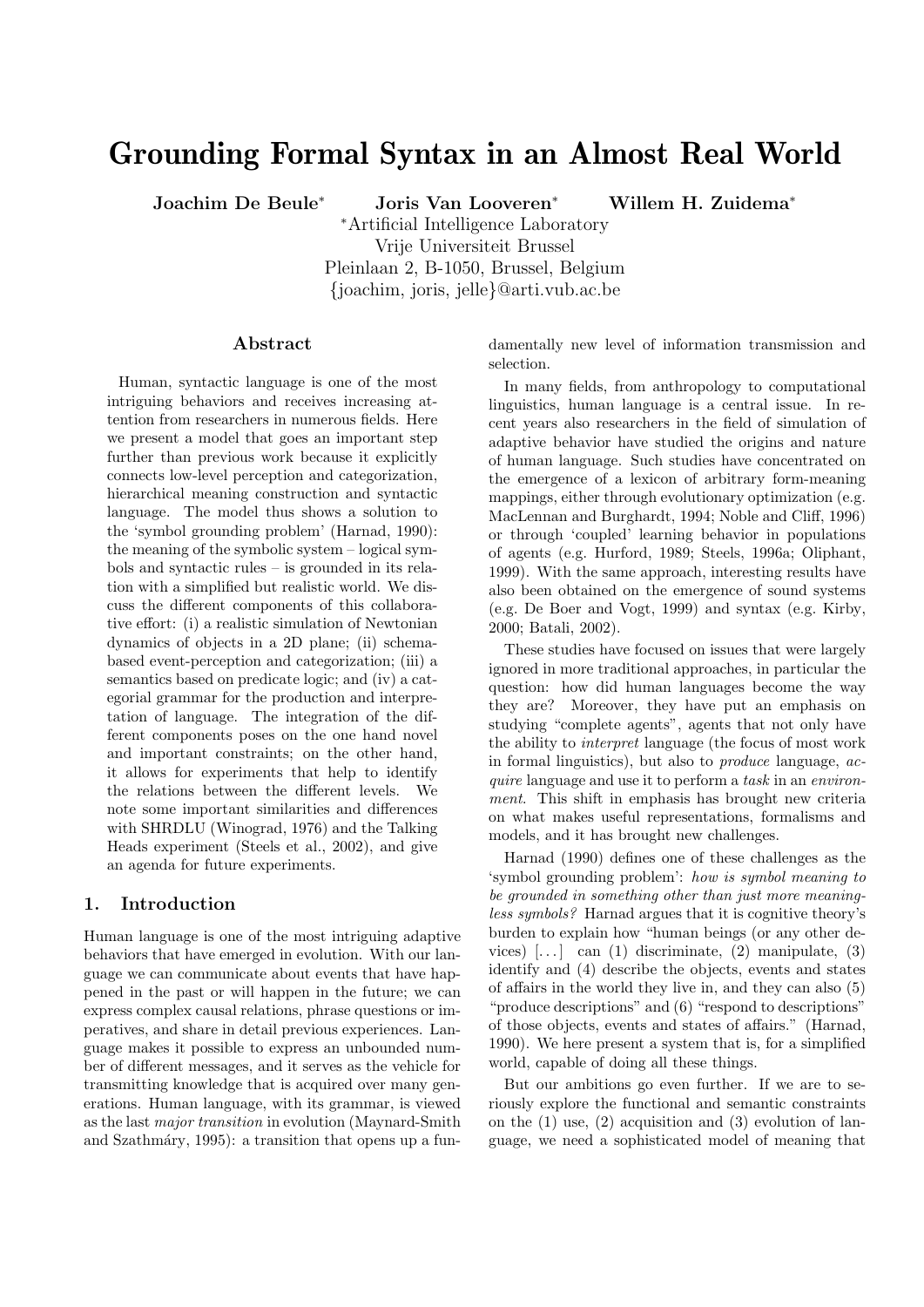is grounded in interactions with the world. Most existing models of the evolution of syntactic language (e.g. Batali, 2002; Kirby, 2000) presuppose the existence of a set of meanings, that is moreover extremely simple (of the type "john sees mary"). In this article we describe a system that was designed to investigate the acquisition and evolution of a language that is grounded in a rich interaction with the world: by giving the agents the possibility to observe and act upon a world, by letting the agents evolve their own meanings, thus letting the meanings really mean something in this world.

# 2. Previous work

## 2.1 SHRDLU (Winograd, 1976)

One of the first fully integrated system system was SHRDLU, consisting of a simulated blocks world, a semantic processing module, a planning algorithm, a grammar, etc. The currently described system bears many similarities with SHRDLU, but there are also important differences, the most important being that SHRDLU shows no grounding.

The blocks world in SHRDLU is a set of predicates, for example stating there is a red cube  $C$  and a triangle T. In addition there are relations like  $ON(T, C)$ , stating that the triangle is currently positioned on the cube. Finally, the 'physics' of the world are a set of transition rules stating that, for example, if SHRDLU would perform the action  $\text{PICK-UP}(T)$ , then the relation  $ON(T, C)$  will no longer be satisfied. All this information is preprogrammed, given in advance to SHRDLU. This means SHRDLU would be totally lost if a new kind of object enters the scene, for which it does not know any rules or relations. It would get even worse if this object, say a ball, would suddenly start to roll, a behavior not imaginable by SHRDLU because it was given no transition rules for it, and it has no means of creating new transition rules.

The current system does not presuppose anything about its world, except that it provides the agent with inputs. The agent remains adaptive, keeps an open mind, and would not be totally lost if suddenly some new object would enter the scene. This makes our job a lot more difficult of course, and we do not claim we have solved the problem even in the restricted domain of a blocks world. But we do think that research on integrating and exploiting ideas from both the classical and new AI can provide an important step forward and maybe lead to a SHRDLU that would not be lost when facing an unknown experience, or even when placed in 'the real world.'

# 2.2 The Talking Heads (Steels, 1997)

Another important predecessor of the system described in this paper is known as the 'Talking Heads' (TH) experiment (Steels, 1997). This experiment is based on the notion of language games (Steels, 1996a; Wittgenstein, 1967). The goal of the TH experiment was to study the emergence of a shared lexicon through social interactions in a population of language-capable agents.

At the outset, the agents in the TH experiment have no concepts of the world and no language. Driven by their (preprogrammed) urge to be able to discriminate the different objects in their world they start dividing up their sensor data into regions, thus forming basic but nevertheless *useful* primitive concepts (discrimination games; Steels (1996b)). These concepts (meanings) are then communicated in language games. This way, through their social interactions, they collaboratively invent the language they need to communicate, and work towards a shared language. This in turn provides feedback on the value of created concepts.

There is no central entity in the experiment that decides on the language. In the beginning communication is chaotic, because different agents will independently try different words for expressing the same meanings, or even develop different concepts. The driving force towards convergence is every individual agent's desire to be able to communicate with as many other agents as possible, which causes it to adopt those words that (according to its own observations) most other agents use. This behavior generates a feedback loop in which a certain word, as soon as it gains a small edge on other words that express the same meaning, will be adopted by progressively more agents, until the whole population uses it (Steels et al., 2002).

An agent's learning mechanisms remain in force throughout the agent's life cycle, even when the population's language has been stable for a long time. This allows the population to remain resilient for changes in the environment; the agents will be able to create new language structures as necessary to accommodate any change in the environment as soon as it occurs.

The system described below bears many similarities to the Talking Heads system. The Talking Heads showed that the concept of an integrated system for language games, combining both classical and new AI ideas, can lead to successful experiments and important results, both in linguistics, machine learning and philosophy. It has therefore been an important step forward. But, in order to investigate more complex aspects of language (and cognition in general), and in order to validate these conclusions for more complex environments, it has to be extended in several ways:

• The TH's world is static. There is no time, no causation, nothing is really 'happening.' Clearly, cause-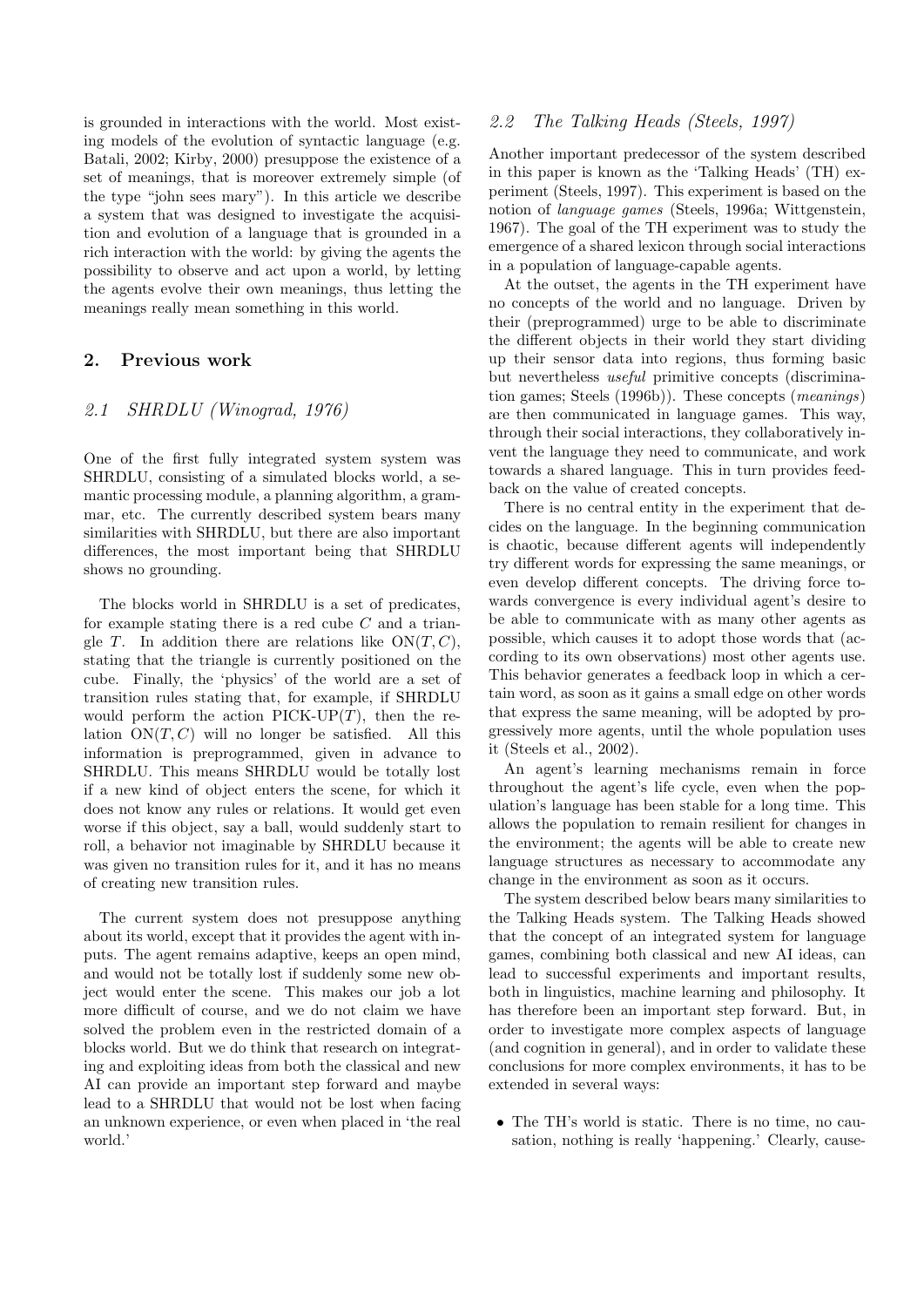consequence chains are fundamental to language (and intelligence), and a realistic world should reflect this.

- The conceptualization and learning mechanisms in the TH agents are not capable of representing causation, or indeed any other type of complex event. Concepts are, at best, combinations of regions in input space. Even static notions like 'tower' cannot be represented.
- The agents cannot perform actions in the world, and are therefore unable to achieve goals other than getting better in communication and discrimination. This also means it is not possible to let the evolution of concepts and language take advantage, of the agent's ability to perform actions, nor guide or reflect other goals.
- The language production and interpretation capacities of the TH do not allow for compositional meanings, as is clearly the case in natural languages (grammar). The utterance '*blue square left triangle*' is in no way distinguishable from 'left square blue triangle'. This is because words and meanings are equivalent in the TH, no grammaticalization step is performed between the construction of a semantic description and the construction of an utterance.

#### 3. Simulating Newtonian dynamics

As a first step towards our new system, we built a virtual and simulated world for our agents to 'live' in. On the one hand the world should not be so complex that it would be impossible to implement or run within a reasonable time frame. On the other, it should be complex enough to allow for hidden (state-)variables, time, causation, etc. A simple yet realistic model of part of the real world seems a good candidate. Therefore we chose to implement a blocks world that is two-dimensional and only consists of rigid polygonal bodies, but where the bodies actually behave as prescribed by the laws of Newtonian physics, including rotation, static and dynamic friction, gravity, etc.

There is a vast amount of literature and research on physically correct simulation of rigid bodies, mainly driven in recent years by the emerging possibilities to use these techniques in virtual reality and computer animations, for production process optimization and, of course, for computer games (e.g. Hanh, 1988; Moore and Wilhelms, 1988; Keller et al., 1993).

There are two main approaches to simulating the laws of physics for rigid bodies: either all interactions between contacting bodies, even interactions at so called resting contacts, are modeled by a collision (impulsebased methods, e.g. Mirtich and Canny (1995)), or resting contacts are modeled trough action/reaction forces (constraint-based methods, see e.g. Baraff (1994)). Some attempts have been made to combine the two approaches (e.g. Mirtich, 1995).

What is important for our purposes is that, with both approaches, it is possible to simulate real undeformable world objects very realistically. Although this is not the place to elaborate about technical and mathematical details of rigid body dynamics, we mention that colliding contacts are handled by impulse forces including friction and energy dissipation, parameterized by a coulomb friction coëfficient  $\mu$  and a coëfficient of restitution  $\epsilon$  (see Hanh (1988); Moore and Wilhelms (1988) and Chatterjee and Ruina (1998) for a more thorough analysis of the subject), while resting and sliding contacts are handled by action/reaction forces as described in (Baraff, 1994), slightly modified to allow for fast friction force calculation. Using this scheme, the behavior of simulated rigid bodies seems to be very realistic.

The system we implemented allows one to define a world and add body definitions to it without further having to care about how the bodies should act or interact. The main simulation loop is as depicted below, although in reality it is a bit more complex because it involves detecting penetrations between bodies and possibly backing up the simulation (collision detection.)

```
simulate (simulation-definition) {
   initialize the simulation;
  loop {
         advance simulation state up to
         next contact or next display time;
         determine and apply contact forces;
         display the simulation;
  } }
```
The state of a simulation consists of the position  $X$ , orientation  $\alpha$ , impulse P, angular momentum L, force F and torque  $\tau$  for every rigid body in the simulation, together with some extra derived state variables to make for example collision detection faster.

Advancing the simulation means solving a system of coupled differential equations describing the change of all state variables with respect to time:

$$
\dot{X} = P/m,\n\dot{\alpha} = L/I,\n\dot{P} = F,\n\dot{L} = \tau.
$$

These are the laws of Newton, and they allow us, or an agent, to apply external forces to the bodies.

At every simulation step we can ask the system to provide us with information about its current state. For example we can get information about the position or color of blocks in the simulation. This information (or part of it, possibly after a number of transformations or noise adding) can now be used to supply an agent with input or observations. This will be discussed in the next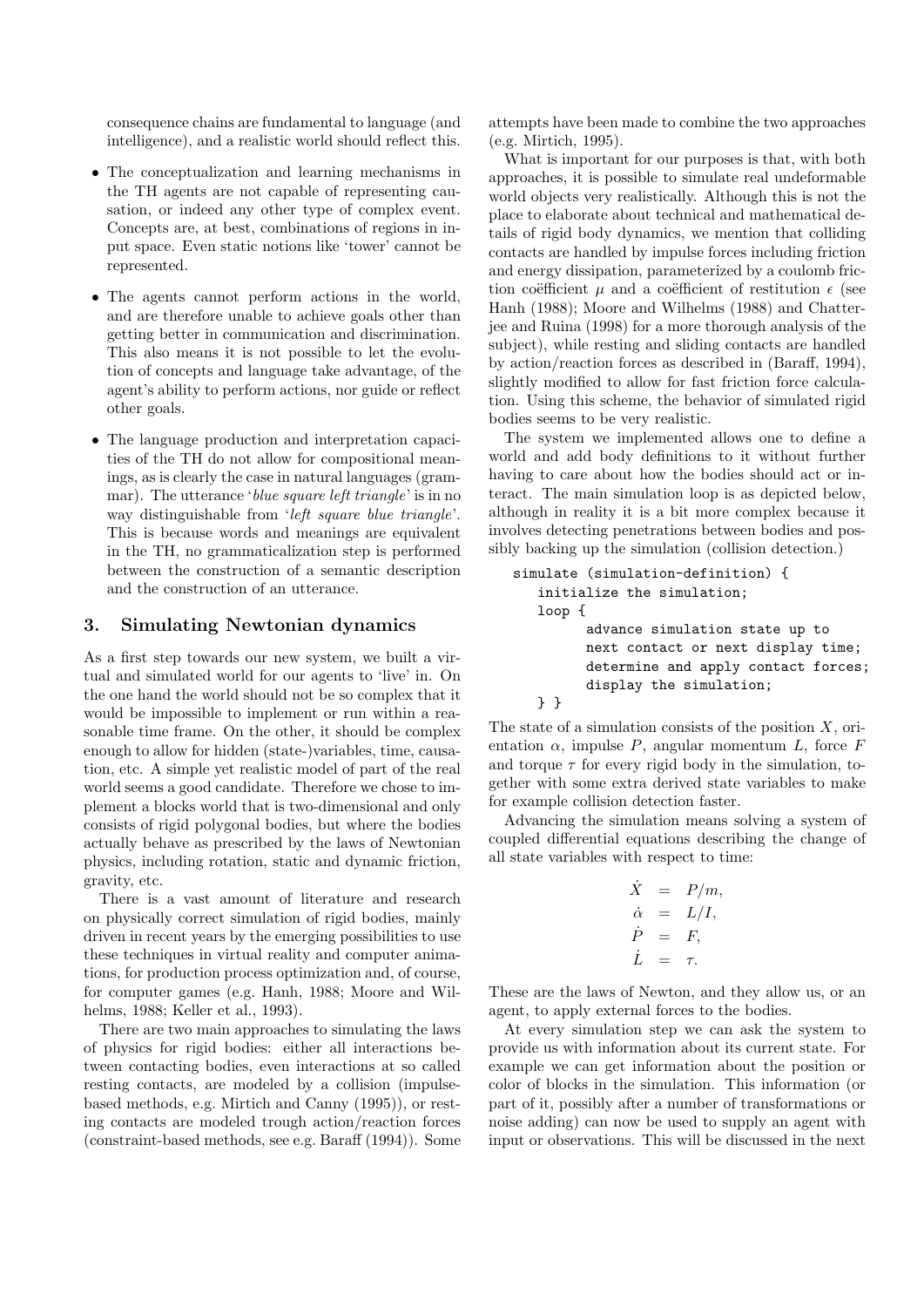section; fig. 1 gives a sequence of simulation frames for a simple simulation of a ball bouncing down some stairs and colliding with some domino bricks.

Figure 1: some subsequent views on an example simulation. Time increases from left to right before top down.

One can see that, although the ball does not hit the top stair block at an edge, it does start moving to the left after the first collision. This is because the ball is rotating counterclockwise, so that friction causes the ball to move to the left during the collision.

## 4. Conceptualization

This section describes the part of the system that processes the input an agent gets from the simulation (the raw data) and tries to transform it and detect meaningful or useful concepts. In the current and first experiment, these concepts consist of events like 'an approach' or 'a collision', but also objects like 'a red triangle' or 'a tower'. It is not our aim to build an 'event detection' system however, but to build a system that is able to construct and detect concepts, to give meaning to and make use of the raw data it receives trough observation.

In the first subsection we formulate and discuss some criteria the event perception system should obey. The second subsection describes the actual design of our system in more detail. The last subsection gives a short comparison with related systems.

#### 4.1 Some criteria

The simulation described in the previous section provides input for an agent. It defines the world of inter-

action for an agent; the world the agent should observe, reason about and act upon. The first question at this point is what type of data from the simulation should be given to an agent. For example, we could provide an agent simply with all pixel values of a simulation window. The other extreme would be to give the agent access to the entire state of the simulation (positions, impulses, contacts, etc.) This would not be consistent with our aim and philosophy of *grounding* both the origin and meaning of an agent's concepts, for then, the world would again be part of the agent. For practical reasons, we chose a middle way. We transform (not copy) part (not everything) of the state of the simulation to a new set of observation variable-value pairs. This raw data represents the equivalent of data an animal receives trough its receptors. Of course, it is not equivalent, it only represents perceptional data as one would define it in a real animal. However, the agent does not get information from the simulation that could not be provided by applying segmentation and other standard image processing techniques on camera images (such as used in the TH, Steels et al., 2002).

The next question is: what should the event detection or concept formation system do with this raw data? The system should be able to detect meaningful and thus useful concepts with respect to some task the agent is to perform (e.g. a language or discrimination game, prediction, 'moving all red blocks to the left',...)

In addition, we don't want an agent to 'get lost' when a previously un-encountered event happens. It should therefore be able to create new detector channels, new concepts triggered by other primitive or previously created event detectors. For example, assume an agent is at some point able to measure, trough observation, positions of objects in the blocks world and it would be useful for the agent to create a detector for approaching objects. A new 'approach' detector could be built, looking for pairs of objects of which the positions are getting closer. Note that, because newly created detectors in their turn become building blocks for other event detectors, arbitrarily abstract concepts could come to existence. These will however still be grounded as is also explained in Harnad (1990).

Finally, it should be possible to attach actions and predictions to the occurrence of an event.

#### 4.2 Implementation

Our implementation consists of item and template datastructures, together with a system for processing them. Items can represent virtually anything, they are data structures that have a unique ID and a set of features, every feature having a name, a value and a history (see later). Observation of the simulation can for example result in a set of object items having features for position, color, etc.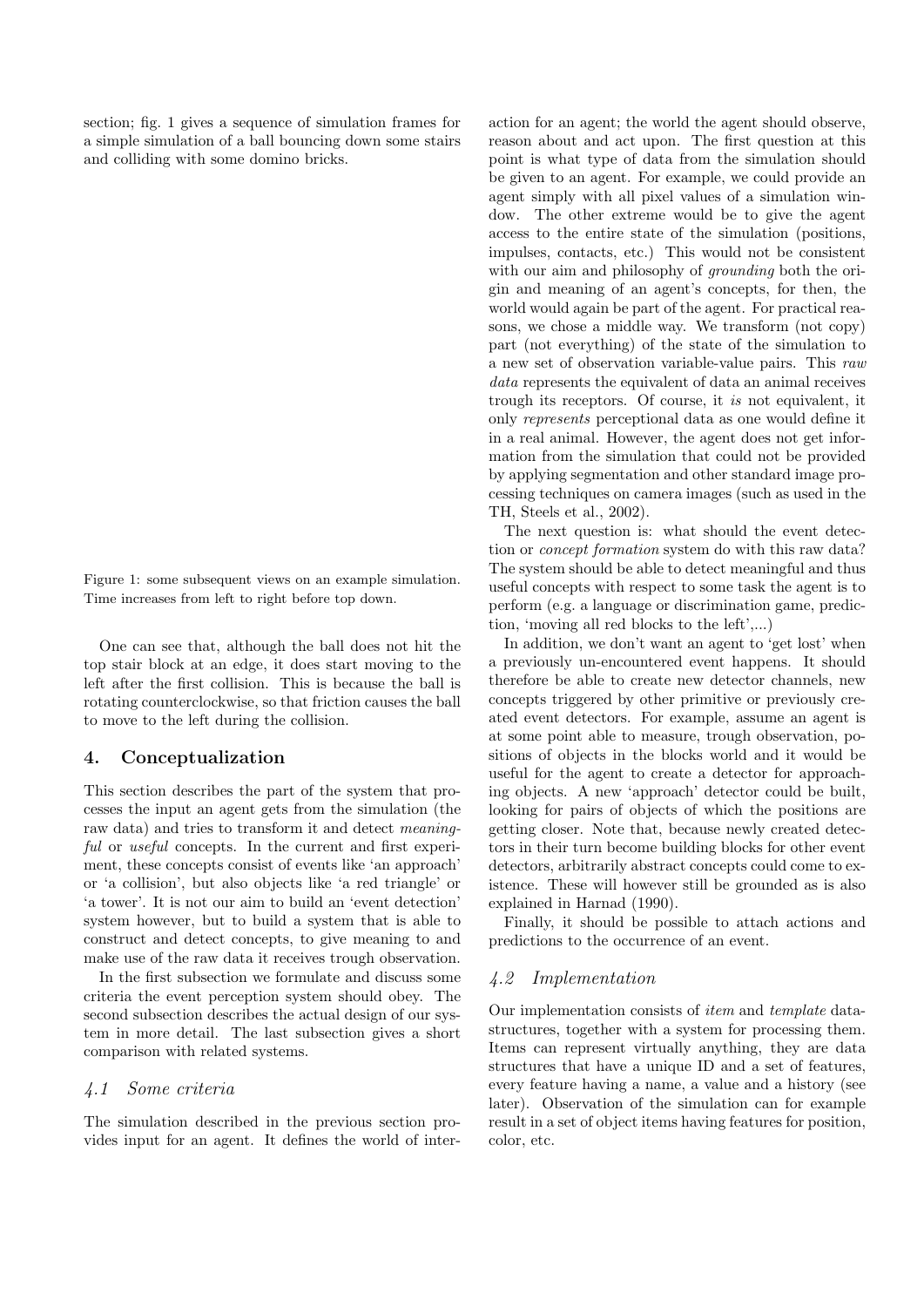Apart from observation, other items representing more abstract or newly created channels should be created. This is the task of templates. Templates are detectors for various things. They can become active for simple object items, but also for configurations of objects (e.g. 'tower') or events (such as approaches or touches). Templates consist of an activation slot, an action slot and a prediction slot. The activation slot is a set of conditions on items the template needs to get activated. For example, the approach template mentioned above, could have an activation slot

```
(and (has-feature-p position ?x)
     (has-feature-p position ?y)
     (decreasing-p (distance ?x ?y))),
```
where has-feature-p and decreasing-p are predefined predicates and distance could be a newly evolved detector. The symbols starting with a question mark represent variables, to be bound to items for activation of the template: the template can be activated when it can find a binding for its activation slot consisting of items that, when filled in, make the activation predicate become true. The action slot of a template could for example be to create a new item.

As mentioned, next to a (current) value, features also have a history. This reflects the change the feature value has made before it got its current value and is the way our event detection system handles time and change. Because it is impossible to record every change, some way of filtering, some way of abstraction has to be done. We therefore adopted some ideas from qualitative physics (see e.g. Weld and de Kleer (1990) for an overview or Kuipers (1994) for a particular but comprehensive model): only the direction of change of a feature's value is recorded. In addition, a new history epoch is started whenever this direction changes itself. For example, suppose a bath tub is filling with water, starting of empty. The height of the water in the tub starts at zero. From there on it increases, but only until it reaches the edges, from where it is steady again. Thus, the history of a water-level feature would after the whole experiment consist of three epochs: (1) zero and steady before start time, (2) between zero and full and increasing after start time, and (3) full and steady after filling time. Of course, a template's activation slot should be able to test on the history of a feature, as is the case with the approach template above.

# 4.3 Relation with other systems

Neural Networks: Concept formation in the sense of pattern recognition and learning of new patterns is currently probably best done by neural networks (NN). At the lowest (least abstract) level, the criteria we put forward could be seen as a description of a neural network where concepts would be frequently re-occurring activation patterns that proved useful in some way or another. At this point, however, it would be difficult to replace the techniques we have used with a neural network. In a NN it can be hard to identify individual concepts, because they can be distributed all over the network and may never be entirely the same. In addition it is not clear how, for example, a neural network can be constructed that can handle an input of a variable number of objects or can represent something like 'an object' as a well bounded collection of time varying features and properties in the first place (the binding problem, von der Malsburg 1981) without making use of e.g. standard image processing techniques to preprocess network input.

- Frame Systems and Semantic Networks also have some of the characteristics mentioned above. They have been extensively studied in the field of knowledge representation and computational linguistics. In Brachman and Levesque (1985), a comprehensive collection of some of the most influential papers on the history of knowledge representation is given. However, it is not well understood how time and change can be incorporated, or how such frame systems or networks could be learned (a question we also in part still have to answer). One particular interesting implementation of empirical learning of a kind of frame system is described in Drescher (1991). Drescher implements a mechanism to learn schema's where a schema is a tripartite structure comprising a context, action, and result. Learning is done by altering and chaining together schema's to improve the agents performance in predicting its living environment. Next to prediction, we think language can also be an important constraining principle guiding a learning agent to a shared and useful set of concepts.
- Event Detection is another related field. There are two main approaches to event detection, that both define a set of primary events that can be detected in video-streams using e.g. segmentation and that both assume every event can be formulated in terms of the primitive events. In the rule based approach (Baillie and Ganasca, 2000), the logical and temporal relations are formulated explicitly by he designer in a set of rules. These methods resemble our approach but are not designed to learn new events<sup>1</sup>. Our system is capable of representing such rules. In the inductive approach (Siskind, 1992), definitions of events are not explicitly represented but learned by a neural network or a hidden Markov model. After training, the system is able to respond to the occurrence of

<sup>1</sup> supervised learning of event definitions is currently investigated and seems successful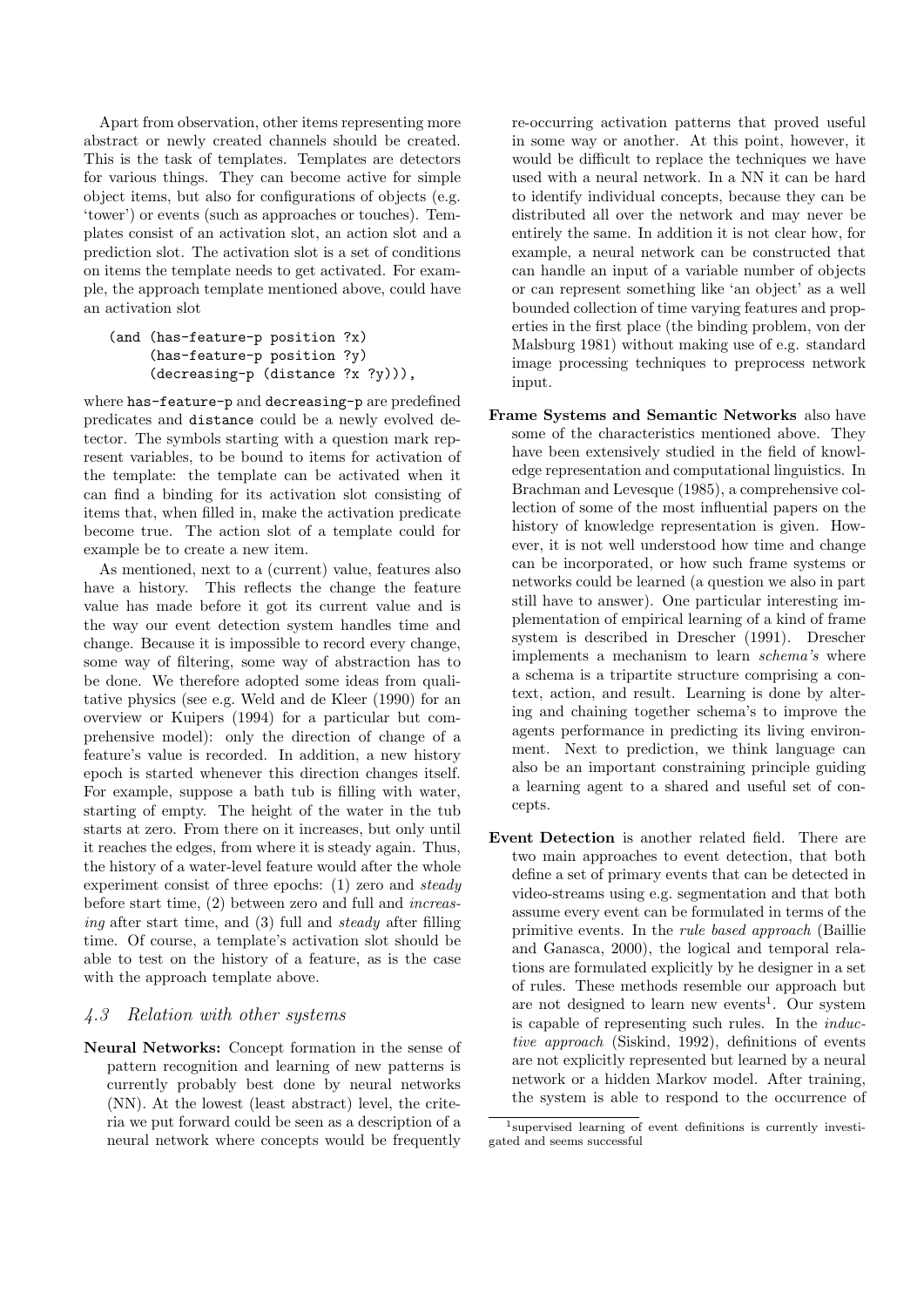certain events. But in such a system it is difficult to reason about events or give information about the internal structure of an event, thus making it less suitable for language production and other symbolic cognitive tasks.

#### 5. Semantics descriptions

The conceptualization module recognizes and filters events from the huge stream of events that can be retrieved from the raw data. Only those events are retained that have some relevance to the agent, according to certain criteria. These criteria depend on the different tasks that the agent has to perform within the world, ranging from basic 'survival' tasks such as charging batteries (for a mobile robot), to higher-level tasks such as communication and cooperation with other agents.

At any time however, the agent will be performing only a limited subset of all tasks that it should pay attention to while it is in operation. For example, when a mobile robot just charged its batteries, the importance of the battery-charging task will be at a very low level. Accordingly, the events that relate to this task, such as detecting the battery level, should be perceived but not attended to unless they become important.

The event stream generated by the event perception has to be filtered so that those events that are important to the agent at a certain time step are immediately available for further processing (action planning, verbalization, etc). This is the semantic subsystem's responsibility: one of its tasks is to act as an attention focusing system, providing a concrete representation (semantic descriptions) for those aspects of the perceived environment that require immediate processing.

#### 5.1 Semantic descriptions

In our system, semantic descriptions are combinations and manipulations of concepts that express a certain aspect of the environment; things like 'the blue square approaches the circle.' They take the form of simple, Prolog-inspired programs, and are thus based on predicate logic. Each statement can represent a predicate (for example, (blue ?x), or a function to perform on an object or an event (for example (patient ?y ?x) which extracts the patient from event  $\mathscr{X}x$  and binds it to  $\mathscr{Y}y$ ).

The semantic descriptions are relatively similar to procedural semantics-type descriptions such as introduced by Woods (1968) and later in slightly different form by Winograd (1976). Both Woods' and Winograd's systems were mainly aimed towards language understanding, and not language production. Especially Woods' system uses explicit procedures that can only be used to do queries on a data base. In Winograd's system there is language production, but his solutions to the problems he faced were ad-hoc and specific to the small blocks world. For (?x | (approach ?x) (agent ?y ?x) (blue ?y) (square ?y) (patient ?z ?x) (circle ?z))

Figure 2: Semantic description for the blue square approaches the circle

example, the semantic descriptions that SHRDLU uses, are based on semantic markers: a predefined hierarchy of concepts that the system knows beforehand. One of the things we want to do with our system however, is precisely to study how such a concept hierarchy emerges from the interactions of the system with the world. This makes it impossible to use a closed set of predefined semantic markers, and emphasizes the need for a mechanism of abstraction, so that the system can create concepts in a hierarchical way by itself.

An example of a semantic description is shown in fig. 2. This sequence of predicates says that ?x must be an 'approach' event that has an agent ?y which is blue and square and a patient ?z which is a circle. The agent has an evaluator that is able to process these sequences of predicates within the set of perceptions that the agent acquired from the current context, and construct a set of bindings for ?x, ?y and ?z such that the entire predicate is true if and only if such a set exists.

Variable ?x is the head of the meaning; this is indicated by the explicit mention to the left of the operations. In this case, the 'approach' event is the head. The same sequence of predicates can also be used to express the head ?y, in which case a natural language rendering could be 'the blue square approached by the circle.'

# 5.2 Meaning Construction

Since our agent lives in a complex, changing world, we want it to adapt to this world. This means that it is not desirable to give it in advance the semantic descriptions that it will need to be able to perform its tasks. Hence, we must include a mechanism that allows the agent to create new semantic descriptions on-the-fly, as it needs them to describe something.

The mechanism that allows an agent to construct meanings of arbitrary complexity is abstraction or naming. The agent is not only capable of constructing complex semantic descriptions, as shown in the previous section, but it is also capable of giving new descriptions names and incorporating them in its repertoire of operations that it uses to construct semantic descriptions. A description added in this way can subsequently be used in new descriptions in the same way that primitive operations are used to construct lower-level semantic descrip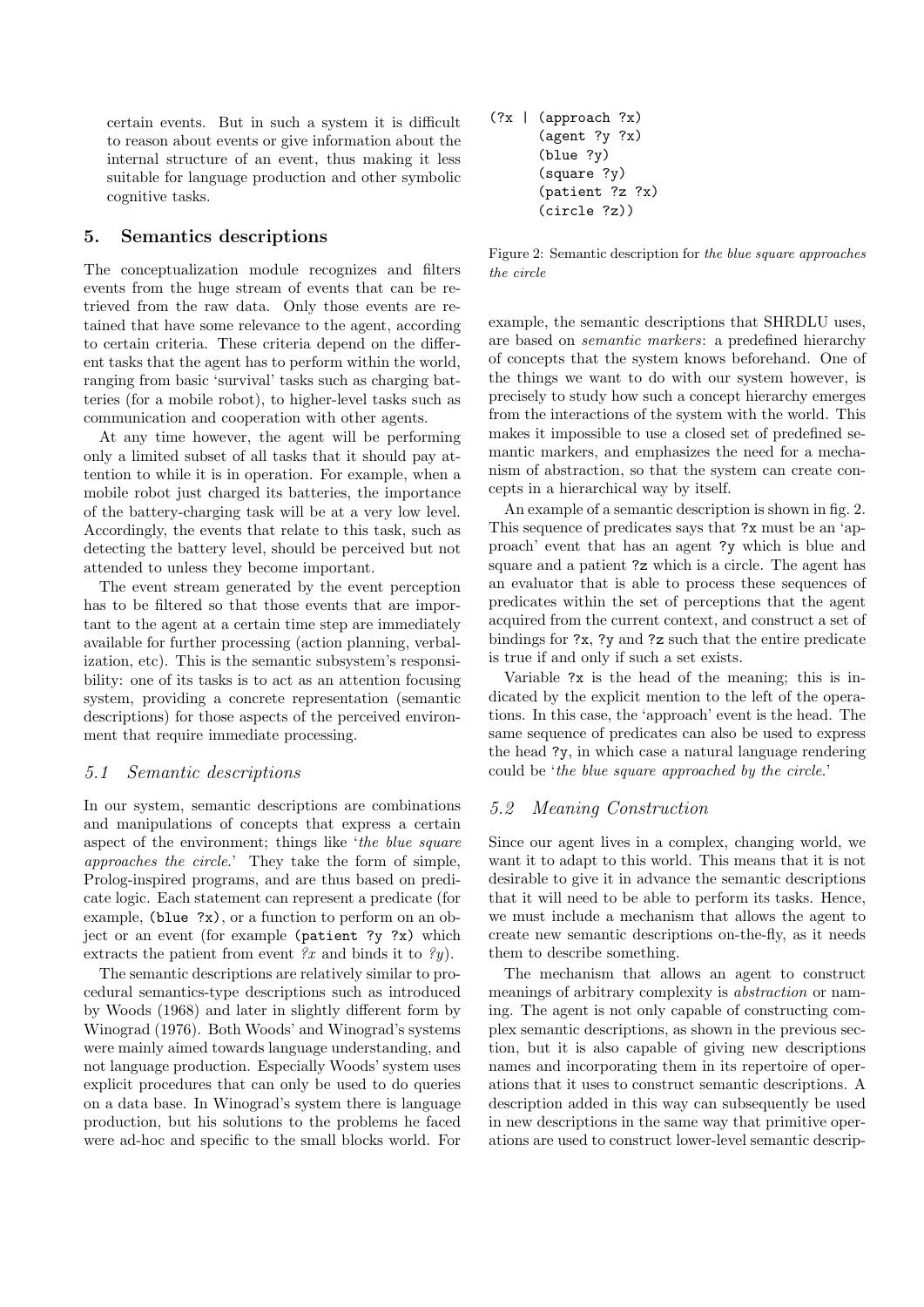tions. For example, the description of fig. 2 with topic  $\mathscr{C}y$ , abstracted as (operation1 ?y) could be used as the topic in a description for the blue square approaching the circle is large:

```
(?w | (operation1 ?w)
      (large ?w))
```
This mechanism also completes the compositionality of the semantic system: descriptions are functions of their elements, which in their turn can be composed of several other descriptions, and so on.

# 5.3 Relation with conceptualization

There is an important interplay between the conceptualization and the construction of semantic descriptions. Events are constructed from raw perception data by using detectors that find correlations between the data (e.g. the distance between two objects becoming monotonically smaller), and identify them as 'events' (e.g. an 'approach' event). Semantic descriptions are constructed in a similar way, by finding relations between objects and events. When semantic descriptions are used often, this indicates that they are important, which might trigger a process to move the detection of the meaning one stage earlier, i.e. the conceptualization phase. For example, an agent might notice several times that an 'approach' event is often followed by a 'touch' event. If this happens frequently enough, the agent's semantic subsystem could instruct the event perception module to combine those two events into a new 'collision'-event detector that watches for approach-touch sequences. This could be compared to e.g. learning to dance: in the beginning one has to consciously think of every step you one makes, but after a while the whole process becomes fluent and automatic.

# 6. Grammar

The final component of the system deals with transforming the semantic descriptions to natural language and vice versa. This transformation is the work of a grammar. Many grammar formalisms exist, each with strong and weak points. For the purposes of our system we needed a formalism that can deal with the semantic descriptions that the semantic component uses. Some consensus criteria for such a formalism are (see e.g. Gamut, 1991):

Compositionality: The formalism should support compositionality, i.e. the meaning of a sentence is a (systematic) function of the meaning of its parts. Simply storing complete sentences and their meaning is not enough, nor is simply adding up the meaning of different words (as in the multiple word games, Van Looveren 2000). Instead, the formalism should be able to build-up sentences by combining lexicon entries, and attribute the argument structure (the "who did what to whom") based on word order or morphological markers. However, the formalism should not be restricted to only build-up sentences from words: it should be able to deal with larger units such as complete idioms as well.

- Phrase structure: To attribute argument structure correctly (and in a later stage deal with e.g. stress patterns), the formalism should be able to recognize the phrase structure of sentences. I.e. it should identify "the block" as a phrase (a noun phrase) in the sentence "the circle approaches the block", and observe that "approaches the" is not such a phrase.
- Recursion: It should be possible to nest phrases in other phrases, as in "the block approaches the block that just hit the triangle" (the triangle's phrase is nested in the block's phrase). Only a system that is both compositional and recursive can "make infinite use of finite means", which is seen as a fundamental property of human language (Chomsky, 1999).

Moreover, we prefer a formalism (i) that is simple, but easily extendible; (ii) that is well understood; (iii) for which learning algorithms exist; (iv) where semantic and syntactic operations are intricately tied together; and (v) that is largely lexicalized, i.e. all information is in the lexicon and words, combinations of words, and sentences (e.g. idioms) can be treated in the same way.

# 6.1 Categorial Grammar

Categorial grammar is such a formalism. A categorial grammar implies that every syntactic entity of a language (i.e. a word) has a grammar category assigned to it. In the simplest case, there are only two basic categories:  $n$  and  $s$  (for noun and sentence, respectively). All other categories for a sentence part  $p_1$  can be constructed by combining the basic categories by considering the sentence part  $p_2$  that can come immediately before or after a word. The combination of two sentence parts will be assigned a resulting category.

For example, "block" and "circle" are both of the basic category  $n$ . Now, if we want to say "the block" or "the circle", we need "the" to be of a category that must be followed by an  $n$ , and which results in something of category n. So, "the" is of category  $n/n$ : it results in a category  $n$  (the first one), if it is followed (forward slash) by a sentence part of category  $n$  (the second one).

Similarly, we can define a verb "approaches" as a sentence part that produces a complete sentence s if they are both preceded and followed by something of category  $n: n\geq s$ /n. This means that, if the verb is followed by an n, the result r is something that is of category  $n \gtrsim s$ ; this means in turn that  $r$  should be preceded (backslash) by something of category  $n$  to produce an  $s$ . Table 3 shows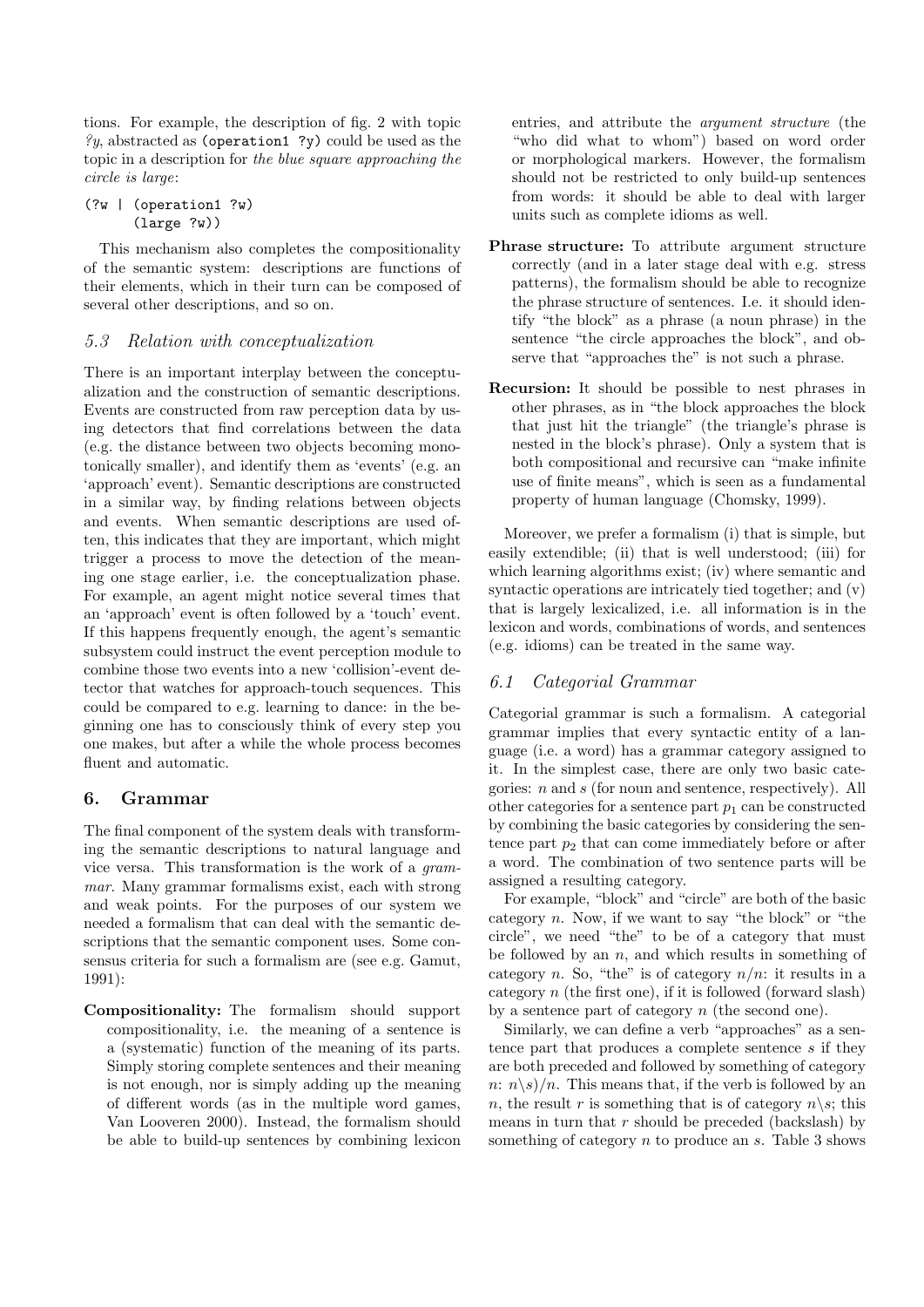| the        | n/n                 |
|------------|---------------------|
| block      | $\eta$              |
| approaches | $(n\backslash s)/n$ |
| the        | n/n                 |
| circle     | $\eta$              |

Figure 3: Syntactic categories for the words in "the block approaches the circle".

the lexicon for the words in the sentence 'the block approaches the circle'.

In our system we use a variant of categorial grammar that is slightly more general than this pure form. We represent  $n/n$  (a category that needs an n on the right side to yield an n) as  $(n n r)$ . A category is thus either one of the basic categories n or s, or of the structure (yields needs constraint), where yields and needs are categories. The constraint is in the present implementation either an  $1$  (left) or an  $r$  (right), but can be extended to other types of constraints. This will be necessary to model free word-order languages (such as Latin or German).

# 6.2 Semantics

In the categorial grammar tradition the usual way to deal systematically with the meanings of combinations of lexical entries, uses Church's lambda calculus (see e.g. Gamut, 1991, for a discussion). We adopt this solution, which means that we have to extend the semantic description with the possibility to include lambda  $(\lambda)$ terms. Lambda terms can be seen as listing the variables that still need to be substituted; they disappear when a complete semantic description is reached.

E.g. the following is the semantic description for "x approaches y", where x and y still need to be filled in:

```
(1) (?x | \lambda?x \lambda?y | (approach ?z)(argument1 ?x)
                        (argument2 ?y))
```
When applied to the following semantic description

(2) (?p || (circle ?p)

the resulting description is as follows:

(3) (?p |  $\lambda$ ?y | (approach ?z) (argument1 ?p) (argument2 ?y)) (circle ?p))

I.e. the variable  $?x$  in  $(1)$  is replaced by the head of (2), and the  $\lambda$ ?x is removed. (3) means something like "the circle approaches y", where y still needs to be filled in. (3) can in turn be applied to e.g. the description of a block, yielding a description meaning "the circle approaches the block".

# 6.3 Production & Interpretation

We have implemented a production algorithm and an interpretation algorithm that, given the proper lexicon, map semantic descriptions on natural language expressions and vice versa. These algorithms are rather straightforward:

- production starts with a target semantic description; the system selects all its partial matches in the lexicon and searches for a way to combine these entries that yields a correct sentence (e.g. of type s), with a semantics that is identical to the target description. In the current version it is implemented as a standard constraint-satisfaction problem.
- interpretation starts with a natural language sentence; the system finds all partial matches in the lexicon and searches a way to combine these entries such that it matches the complete sentence and yields a consistent interpretation (a semantic description, without  $\lambda$ 's and with all variables bound). In the current version it is implemented as standard depthfirst, exhaustive search.

# 7. An example of the system 'at work'

In this section we give an example of how the system behaves on input from a simple simulation shown in fig. 4, where two red squares are moving in opposite direction.

Figure 4: Some subsequent views on an example simulation, Time increases from left to right before top down.

In this example, the agent could be the speaker in a language game. It therefore has to pick a subject from the simulation (actually, from the items the simulation triggered into existence) to talk about, find a semantic description for it and finally verbalize this description in a grammatical correct utterance.

Thus, the first step the system takes when the simulation starts is to try to detect events. For this example, we gave the system definitions for various moving events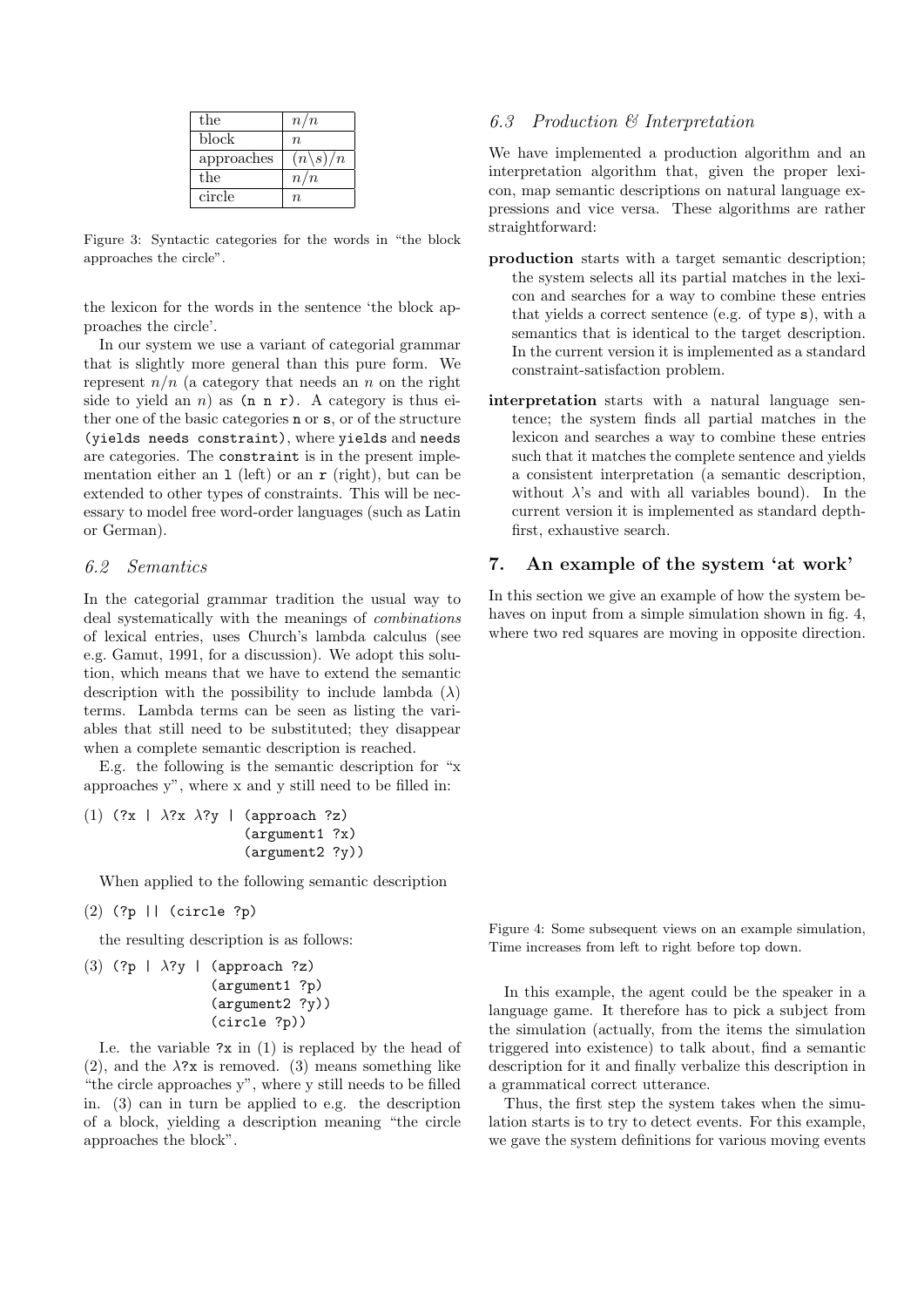| form            | meaning |                             | category           |                         |
|-----------------|---------|-----------------------------|--------------------|-------------------------|
|                 | head    | substitution list           | meaning            |                         |
| "approaches"    | ?x      | $(\lambda$ ?y $\lambda$ ?x) | ((APPROACH ?z)     | $((S \ N \ R) \ N \ L)$ |
|                 |         |                             | (ARGUMENT1 ?z ?x)  |                         |
|                 |         |                             | (ARGUMENT2 ?z ?y)) |                         |
| "approached by" | 2v      | $(\lambda$ ?y $\lambda$ ?x) | idem               | $($ SNR $)$ NL $)$      |
| "approach of"   | $?_{Z}$ | $(\lambda$ ?y $\lambda$ ?x) | idem               | $(S \ N R) N L$         |

Figure 5: The agent's lexicon entries for 'approach.'

(e.g. moving left, right, falling down) for various kinds of objects (square, rectangle) for various features (color) and for some other events (approach) For example the move left template looks for items which have a feature x-position which is decreasing.

At the end of the frame sequence shown in fig. 4, observation resulted in 5 body-items, two contact items, one move-left and one move-right item, two falling items, three approach items and three move-away items. These correspondent respectively with the five objects in the scene, the two 'walls' contacting the 'ground', the two squares moving to the left and right and falling, and the movements towards each-other and away from eachother of all combinations of objects of which at least one is moving.

The next step for the system is to pick an item as a subject to talk about and find a (preferably unique) description for it. Suppose the system picks the square moving to the right. Some descriptions found by the system for this item were:

```
(?x \mid ((SQUARE ?x))(LOW ?x))(?x | ((MOVING-RIGHT ?y)
      (ARGUMENT1 ?y ?x)))
(?x | ((MOVING-RIGHT ?y)
      (ARGUMENT1 ?y ?x)
      (RED ?x)
      (SQUARE ?x)))
(?x | ((ARGUMENT2 ?y ?x))(MOVE-AWAY ?y)
      (ARGUMENT1 ?y ?z)
      (ARGUMENT1 ?y ?u)
      (MOVING-LEFT ?u)
      (SQUARE ?x)
      (SQUARE ?y)))
```
The following step is to transform the semantic descriptions to a grammatical sentence. For this the system needs a lexicon. The lexicon entries containing the approach predicate for example are given in fig. 5.

The above semantic descriptions are translated to

```
"the low square"
"the moving to the right"
"the red square moving to the right"
```
"the red square moving away from the square moving to the left"

The system is also able to interpret sentences like the above, thereby creating semantic descriptions consistent with the utterance, finding bindings for it etc. The above utterances are not sentences but noun phrases. It is also possible to let the system describe what is happening in a running simulation, thereby forming correct sentences like "the red square moves to the right."

#### 8. Discussion and future work

Is this whole setup a return to classical, symbolic AI? We think it is in the first place an attempt to combine ideas from both classical AI and new, adaptive AI. Both approaches have their difficulties and merits and both answer different questions. In many cases the problems of one approach are just the answers provided by the other. A major problem of classical AI is that is produces carefully engineered non-adaptive systems. A major problem of distributed, dynamically complex systems it that they are hard to engineer, unpredictable and, if a successful system is built it is hard to define what precisely was 'the good idea' that made it all work. In addition, by leaving it all up to the agent by not providing any abstractions away from the huge and vicious world to start from, we leave ourselves with an enormously difficult problem to solve, namely 'the whole thing' at once.

An important thing that should be added to the Harnad's list of challenges for cognitive theory (Harnad, 1990) is how such natural language users can learn and adapt themselves to changes in the environment. We argue language plays an important role in this and have designed a system that provides us with the means to test this hypothesis. At the same time, it allows us to investigate important issues on the origins and evolution of language.

While building an integrated and open system we had to make each subsystem powerfully enough to meet other subsystems' requirements. For example on the one hand, the semantic description language we developed needs to be able to represent and handle all things it gets from the conceptualization module. At the same time, it needs to be able to provide the input required by the grammar module. This way, requirements and specifications in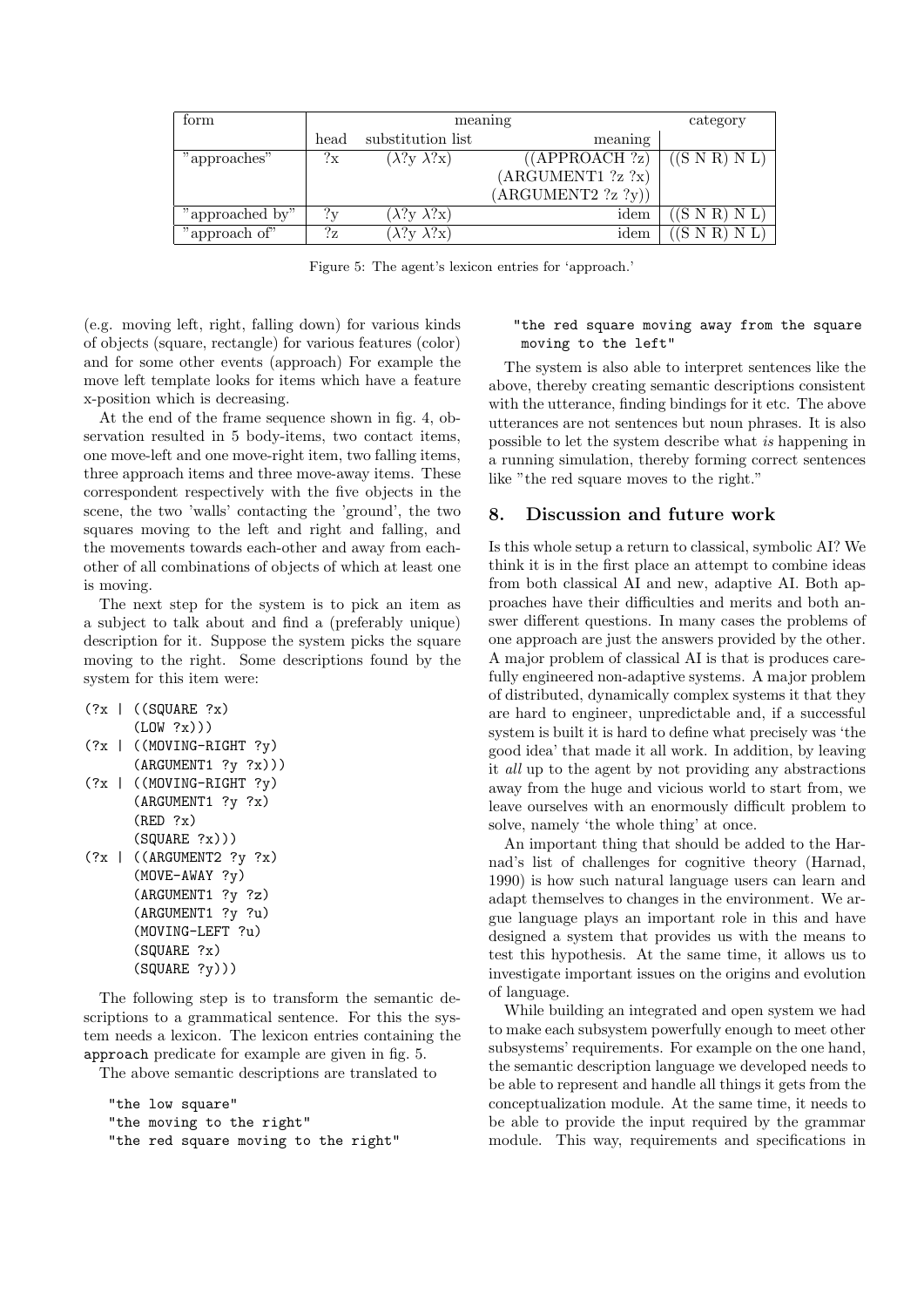one module also produce requirements and specifications for another. If we want to incorporate tense and aspect in the language, the conceptualization module needs to know about time as well and in such a way that appropriate information can be propagated upward to the grammar module and vice versa. The mechanism of integration thus provided us at each level with some design guidelines.

But this mechanism can also be used by the system itself. If the agent 'feels' at the grammatical and semantical level that it would be useful to have a concept for something that represents an 'approach+touch' event, it can instruct its conceptualization module to create such a 'collision' notion according to the requirements and specification of the higher levels.

In the future we plan to use the system to investigate some specific aspects of language like tense, grammar, causality, etc. The main goal is to answer questions about the origins and evolution of language. We will therefore have to extend the system with good learning algorithms. In addition, we plan to replace the simulation by a camera and a robot arm. The simulation could still be used as an 'imagination' module by an agent (see Siskind (1992) for a successful implementation of this idea and related papers for a psychological evidence for such a module in humans).

#### 9. Acknowledgments

The authors would like to thank Luc Steels, who has created the theoretical framework underlying this research, and Frederic Vannieuwenhuyse and Eefje Leydesdorff for their contributions in the design and implementation of the grammar model. JDB is funded by the Vrije Universiteit Brussel (VUB), JDB and WHZ are funded through the Concerted Research Action fund (G.O.A.) of the Flemish Government and the VUB. JVL is sponsored by a grant from the Institute for the Promotion of Innovation by Science and Technology in Flanders (IWT).

#### References

- Baillie, J. C. and Ganasca, J.-G. (2000). Segmentation qualitative sur des series de donnees. Technical Report LIP6, Université Pierre et Marie Curie, Paris.
- Baraff, D. (1994). Fast contact force computation for nonpenetrating rigid bodies. Computer Graphics, 28(Annual Conference Series):23–34.
- Batali, J. (2002). The negotiation and acquisition of recursive grammars as a result of competition among exemplars. In Briscoe, T., (Ed.), *Linguistic evolution through language acqui*sition: formal and computational models. Cambridge University Press.
- Brachman, R. J. and Levesque, H. J., (Eds.) (1985). Readings in Knowledge Representation. Morgan Kaufmann, San Mateo.
- Chatterjee, A. and Ruina, A. (1998). A new algebraic rigid body collision law based on impulse space considerations. ASME Journal of Applied Mechanics.
- Chomsky, N. (1999). On the nature, use and acquisition of language. In Ritchie, W. C. and Bhatia, T. K., (Eds.), Handbook of Child Language Acquisition. Academic Press.
- De Boer, B. and Vogt, P. (1999). Emergence of speech sounds in changing populations. In Floreano, D., Nicoud, J.-D., and Mondada, F., (Eds.), ECAL'99 Advances in artificial life, Lecture Notes in Artificial Intelligence 1674, pages 664–673.
- Drescher, G. L. (1991). Made-Up Minds: A Constructivist Approach to Artificial Intelligence. MIT Press, Cambridge, Ma.
- Gamut, L. (1991). Logic, language and meaning, volume 2. The University of Chicago Press.
- Hanh, J. K. (1988). Realistic animation of rigid bodies. Computer Graphics (SIGGRAPH '88 Proceedings), 22(4):299–308.
- Harnad, S. (1990). The symbol grounding problem. Physica D, pages 335–346.
- Hurford, J. (1989). Biological evolution of the saussurean sign as a component of the language acquisition device. Lingua, 77(2):187–222.
- Keller, H., Stolz, H., and Ziegler, A. (1993). Virtual mechanics: Simulation and animation of rigid body systems. Technical Report TR-1993-08, Universität Stuttgart, Fakultät Informatik.
- Kirby, S. (2000). Syntax without natural selection: How compositionality emerges from vocabulary in a population of learners. In Knight, C., Hurford, J., and Studdert-Kennedy, M., (Eds.), The Evolutionary Emergence of Language: Social function and the origins of linguistic form. Cambridge University Press.
- Kuipers, B. (1994). Qualitative Reasoning: Modeling and Simulation with Incomplete Knowledge. MIT Press, Cambridge, MA.
- MacLennan, B. J. and Burghardt, G. M. (1994). Synthetic ecology and the evolution of cooperative communication. Adaptive Behavior, 2:151–188.
- Maynard-Smith, J. and Szathmáry, E. (1995). The major transitions in evolution. Morgan-Freeman.
- Mirtich, B. (1995). Hybrid simulation: Combining constraints and impulses. In Proceedings of the First Workshop on Simulation and Interaction in Virtual Environments.
- Mirtich, B. and Canny, J. F. (1995). Impulse-based simulation of rigid bodies. In Symposium on Interactive 3D Graphics, pages 181–188, 217.
- Moore, M. and Wilhelms, J. (1988). Collision detection and response for computer animation. Computer Graphics, 22(4).
- Noble, J. and Cliff, D. (1996). On simulating the evolution of communication. In From Animals to Animats 4: Proceedings of the Fourth International Conference on Simulation of Adaptive Behavior. MIT Press, Cambridge, MA.
- Oliphant, M. (1999). The learning barrier: Moving from innate to learned systems of communication. Adaptive Behavior, 7:371– 384.
- Siskind, J. M. (1992). Naive physics, event perception, lexical semantics, and language acquisition. Ph.D. diss. (Elec. Eng'g. & Comp. Sci., MIT).
- Steels, L. (1996a). Emergent adaptive lexicons. In Maes, P., (Ed.), Proceedings of the Simulation of Adaptive Behaviour Conference. The MIT Press, Cambridge, Ma.
- Steels, L. (1996b). Perceptually grounded meaning creation. In Tokoro, M., (Ed.), Proceedings of ICMAS-96, Kyoto. AAAI Press, Calif.